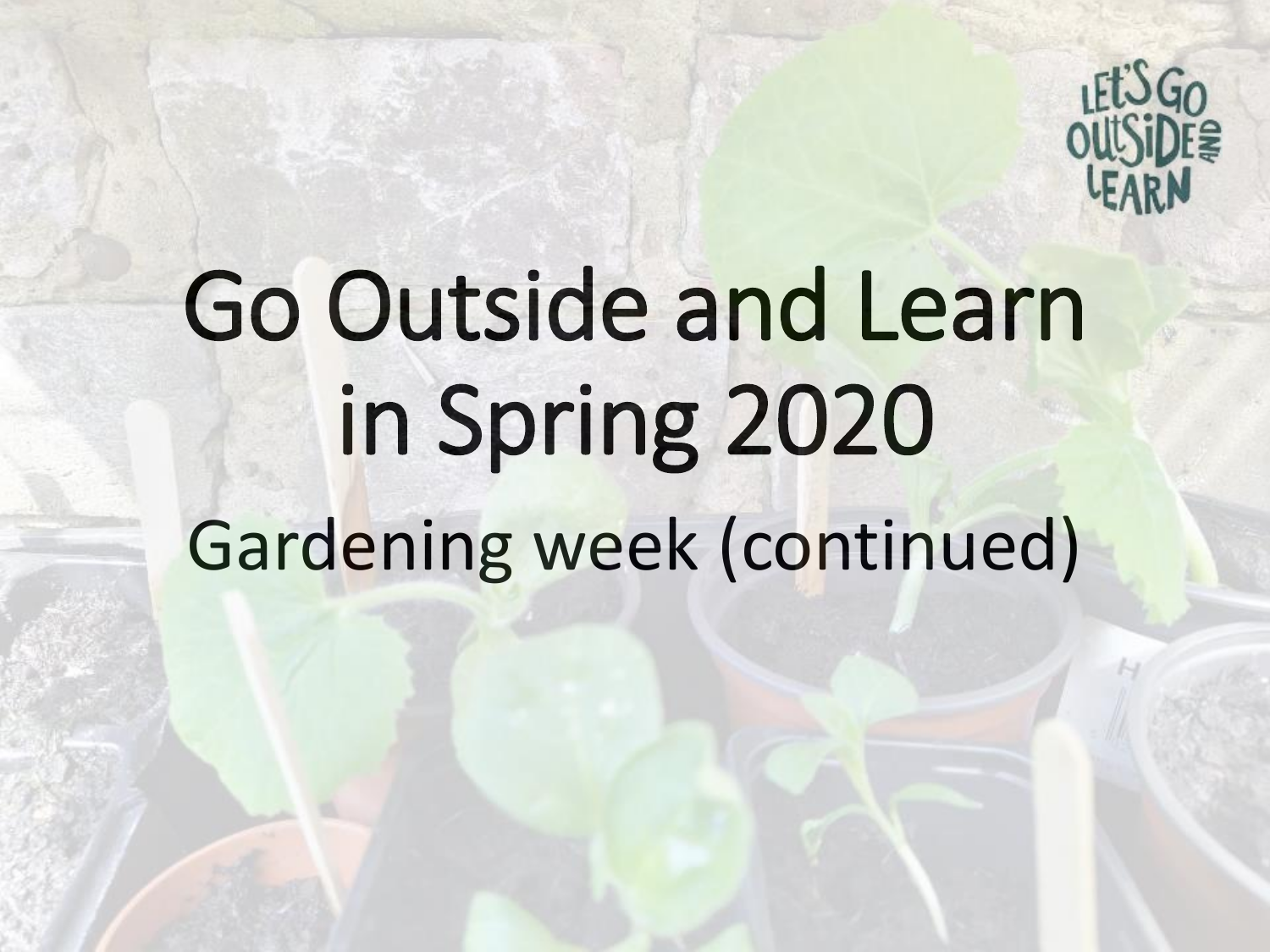## Thinking about plants

Take some photos or a film of plants to see the changes over the weeks. These could be plants that you have grown or from your window.

Grow some seeds and capture the beginning on their life in photos.

Draw a daisy and on each petal write one positive thing that you are going to do this week.

Look at botanical art. [https://www.kew.org/read-and](https://www.kew.org/read-and-watch/what-is-botanic-art)watch/what-is-botanic-art Try and paint or draw your own from plants in your house or garden.



How far can you travel in a day? Take a virtual tour of botanical gardens around the world without leaving your armchair. Let us know where you get to.

> Provide food for caterpillars and choose nectar-rich plants for butterflies in your garden. The Wildlife Trusts have a list of suitable plants here. https://www.wildlifetrus ts.org/actions/how[attract-butterflies-your](https://www.wildlifetrusts.org/actions/how-attract-butterflies-your-garden)garden